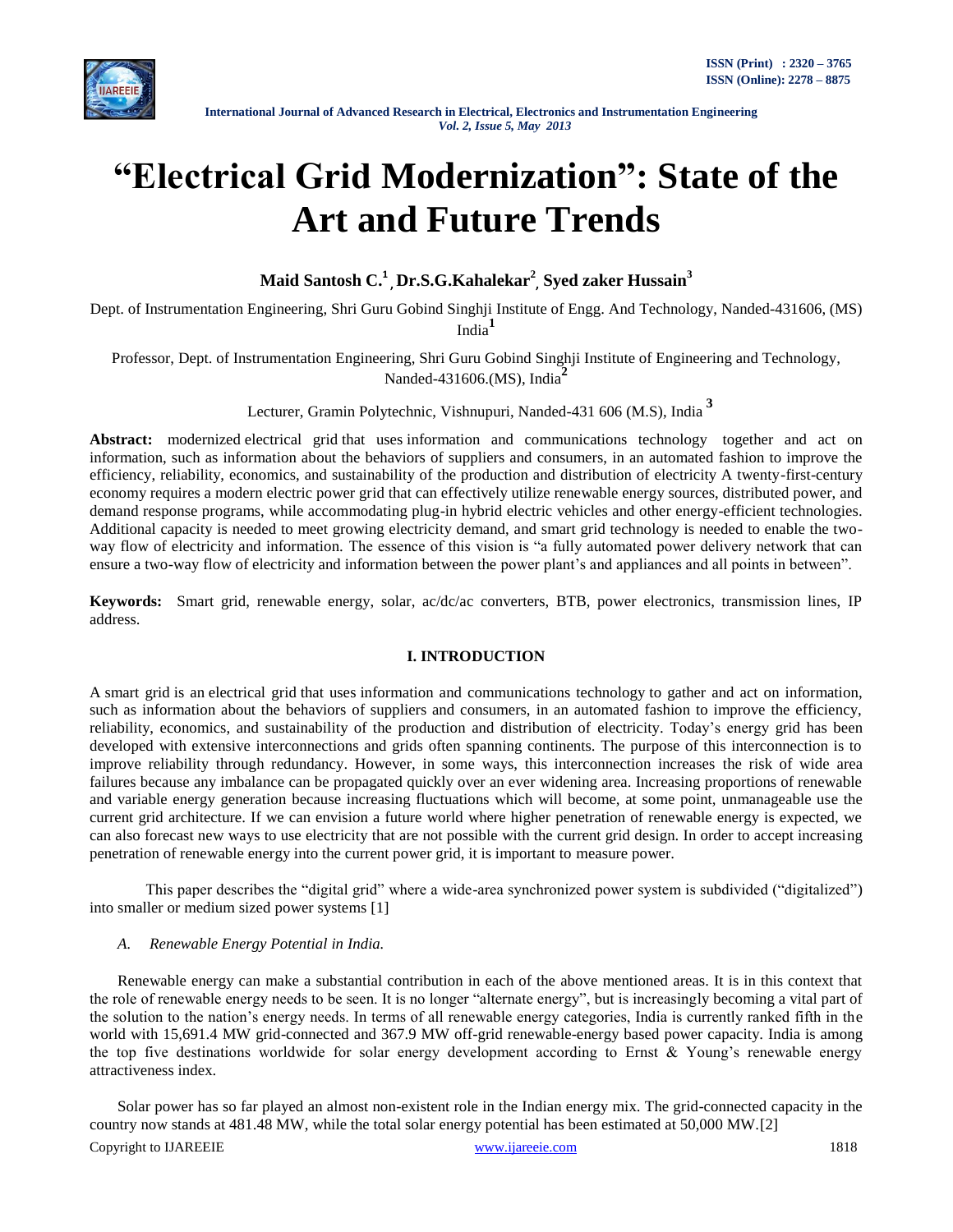

**International Journal of Advanced Research in Electrical, Electronics and Instrumentation Engineering**   *Vol. 2, Issue 5, May 2013*







*fig 3.* Source: Ministry of Power, Government of India

India is densely populated and has high solar [isolation,](http://en.wikipedia.org/wiki/Insolation) an ideal combination for using solar [power](http://en.wikipedia.org/wiki/Solar_power) in India. Much of the country does not have an [electrical grid,](http://en.wikipedia.org/wiki/Electrical_grid) so one of the first applications of solar power has been for water pumping; to begin replacing India's four to five million diesel powered [water pumps,](http://en.wikipedia.org/wiki/Water_pump) each consuming about 3.5 kilowatts, and off-grid lighting. Some large projects have been proposed, and a 35,000 km<sup>2</sup> area of the [Desert](http://en.wikipedia.org/wiki/Thar_Desert) has been set aside for [solar](http://en.wikipedia.org/wiki/Solar_power) [power](http://en.wikipedia.org/wiki/Solar_power) projects, sufficient to generate 700 to 2,100 gig [watts.](http://en.wikipedia.org/wiki/Gigawatt)

The Indian Solar Loan Programmed, supported by the United Nations Environment Programme has won the prestigious [Energy](http://en.wikipedia.org/wiki/Energy_Globe) Globe World award for Sustainability for helping to establish a consumer financing program for solar home power systems. Over the span of three years more than 16,000 solar home systems have been financed through 2,000 bank branches, particularly in rural areas of South India where the [electricity](http://en.wikipedia.org/wiki/Electricity_grid) grid does not yet extend.

Launched in 2003, the Indian Solar Loan Programmed was a four-year partnership between UNEP, the UNEP Risoe Centre, and two of India's largest banks, the Canara Bank and Syndicate Bank

Announced in November 2009, the Government of India proposed to launch its [Jawaharlal](http://en.wikipedia.org/wiki/Jawaharlal_Nehru_National_Solar_Mission) Nehru National Solar [Mission](http://en.wikipedia.org/wiki/Jawaharlal_Nehru_National_Solar_Mission) under the National Action Plan on Climate Change with plans to generate 1,000 MW of power by 2013 and up to 20,000 MW grid-based solar power, 2,000 MW of off-grid solar power and cover 20 million sq meters with collectors by the end of the final phase of the mission in 2020. **Wind Energy**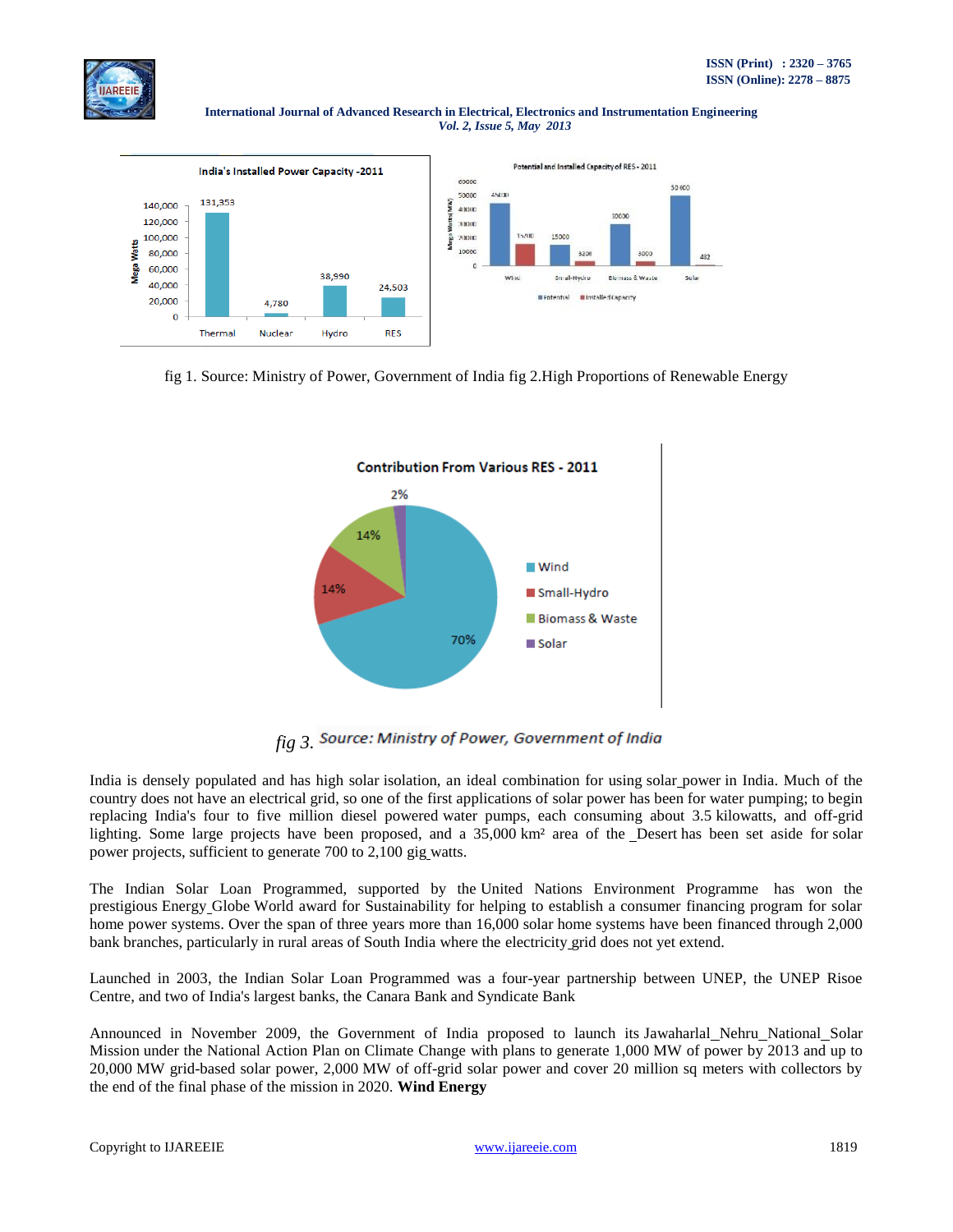

The development of wind power in India began in the 1990's, and has progressed steadily in the last few years. The short gestation periods for installing wind turbines, and the increasing reliability and performance of wind energy machines have made wind power a favored choice for capacity addition in India. The country's total wind energy potential has been estimated at 45,000 MW. The wind energy sector has seen significant investments spurred by the development potential, availability of wind farm equipment at competitive prices, and conducive government policies. Currently, wind power accounts for around 70 percent of the installed generation capacity from renewable sources. Presently, India (15,700 MW) is in fifth position, following China (44,733 MW), the US (40,180 MW), Germany (27,215 MW) and Spain (20,676 MW). Wind power accounts for nearly 8 percent of India's total installed power capacity.

# **Small-Hydro Energy**

In India, hydro power projects with station capacity of up to 25 MW fall under the category of small hydro power (SHP). The total installed capacity of small hydro power projects as on March 31, 2012, was 3200 MW. However, the estimated potential for power generation from such plants is over 15,000 MW. Most of the latent potential is in the Himalayan states as river-based projects - and in the other states as irrigation canal-based projects. The SHP programmer is largely private investment driven. Since the projects are economically viable, the private sector is keen on investing in SHP projects. The viability of these projects improves with increase in the project capacity.

# **Biomass & Waste Energy**

India's climatic conditions offer an ideal environment for biomass production. Biomass gasification is emerging as a method of power production that holds significant social and business benefits. In fact, bio-energy has remained critical to India's energy mix, with a total installed capacity of 3000 MW. The total biomass & waste energy potential in India has been estimated at over 30,000 MW. Biomass gasification based power production is able to generate power on small scales and offers a solution for producing off-grid green power Owing to its virtues, biomass gasification in India could play a key role in the electrification of rural and remote communities Indian industries could start using biomass gasification for power generation, replacing more costly heating options such as furnace oil India has an estimated potential of over 30,000 MW of power from biomass, but around 3000 MW has been exploited. Thus, over 90 percent of potential capacity lays untapped [2] [3]

# **II.NEED OF SMART GRID**

In recent years, electric power generation from renewable energy sources such as wind and solar has accelerated due to efforts to reduce the impact of climate change and increasing fossil fuel prices. Increasing proportions of renewable and variable energy generation cause increasing fluctuations



# *fig 4.*. for supply and demand load curve

Different types of electricity users demand power in different amounts and at different times; this results in a load curve that varies by time-of-day and season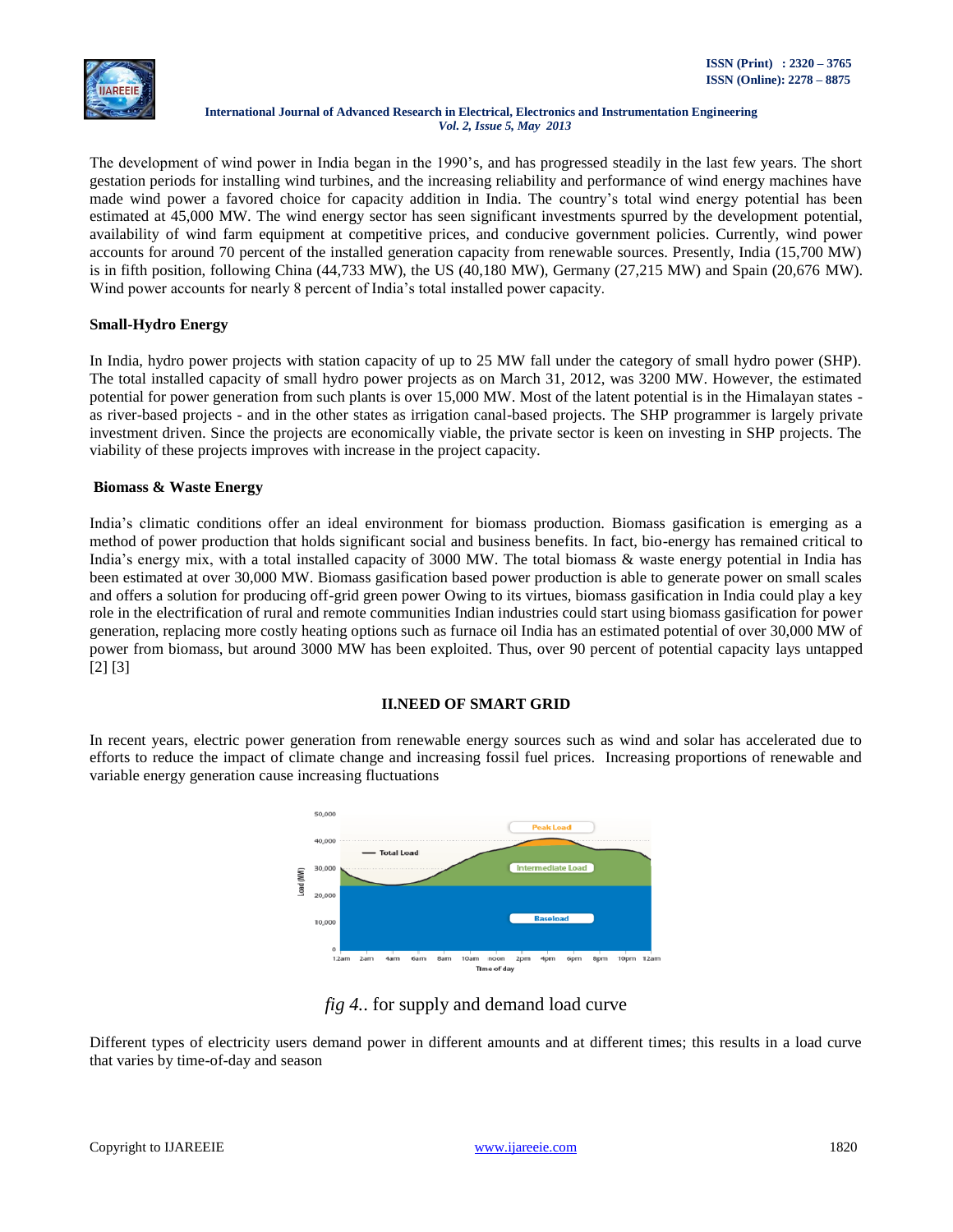

"An automated, widely distributed energy delivery network characterized by a two-way flow of electricity and information, capable of monitoring and responding to changes in everything from power plants to customer preferences to individual appliances."

"An electricity delivery system (from point of generation to point of consumption) integrated with communications and information technology."

# **Present Scenario of Power system….. (In INDIA)..**

India's Smart Grid policy is an emerging part of its nationwide energy policy. The policy is being jointly developed by a collaborative grouping of central and state governmental bodies and subject matter experts from industry, academia and non-governmental research and development organizations. The chronology and lineage of legislative efforts, programs and associated schemes which have led up to the development of a Indian Smart Grid originate with a fundamental shift towards private involvement in energy production and transmission and the unbundling of the power sector from total government control in the 1990s. Government's desire to formulate a scheme to encourage greater use of ICT to enable India's electric grid by make three fundamental improvements to the existing grid:

- Advanced metering to reduce AT&C (Aggregate Technical and Commercial) losses that are at an unacceptably high-level presently;
- Automation to measure and control the flow of power to/from consumers on a near real-time basis and improve the system reliability;
- Moving to a smart grid to intelligently manage loads, congestion and shortfall.

Other important changes in energy laws including the [Electricity](http://www.powermin.nic.in/acts_notification/electricity_act2003/pdf/The%20Electricity%20Act_2003.pdf) Act of 2003 and the important National [Electricity](http://business.gov.in/outerwin.php?id=http://powermin.nic.in/indian_electricity_scenario/national_electricity_policy.htm) Policy of [2005](http://business.gov.in/outerwin.php?id=http://powermin.nic.in/indian_electricity_scenario/national_electricity_policy.htm) have set forth a formative set of national energy objectives including:

- Access to Electricity Available for all households in next five years
- Availability of Power Demand to be fully met by 2012. Energy and peaking shortages to be overcome and adequate spinning reserve to be available.
- Supply of Reliable and Quality Power of specified standards in an efficient manner and at reasonable rates.
- Per capita availability of electricity to be increased to over 1000 units by 2012.
- Minimum lifeline consumption of 1 unit/household/day as a merit good by year 2012.
- Financial Turnaround and Commercial Viability of Electricity Sector.
- Protection of consumers' interests[2][4]

#### **Goal of Modernization of Indian Grid System**

- Renovation and modernization (R&M) of power plants
- Strengthening and improvement of sub-transmission and distribution networks
- Development of adequate spinning reserves
- Development of power systems automated controls
- End of Load Sharing- peak load shifting through a combination of direct control and differential pricing (demand response/dynamic (DSM))

Copyright to IJAREEIE [www.ijareeie.com](http://www.ijareeie.com/) 1821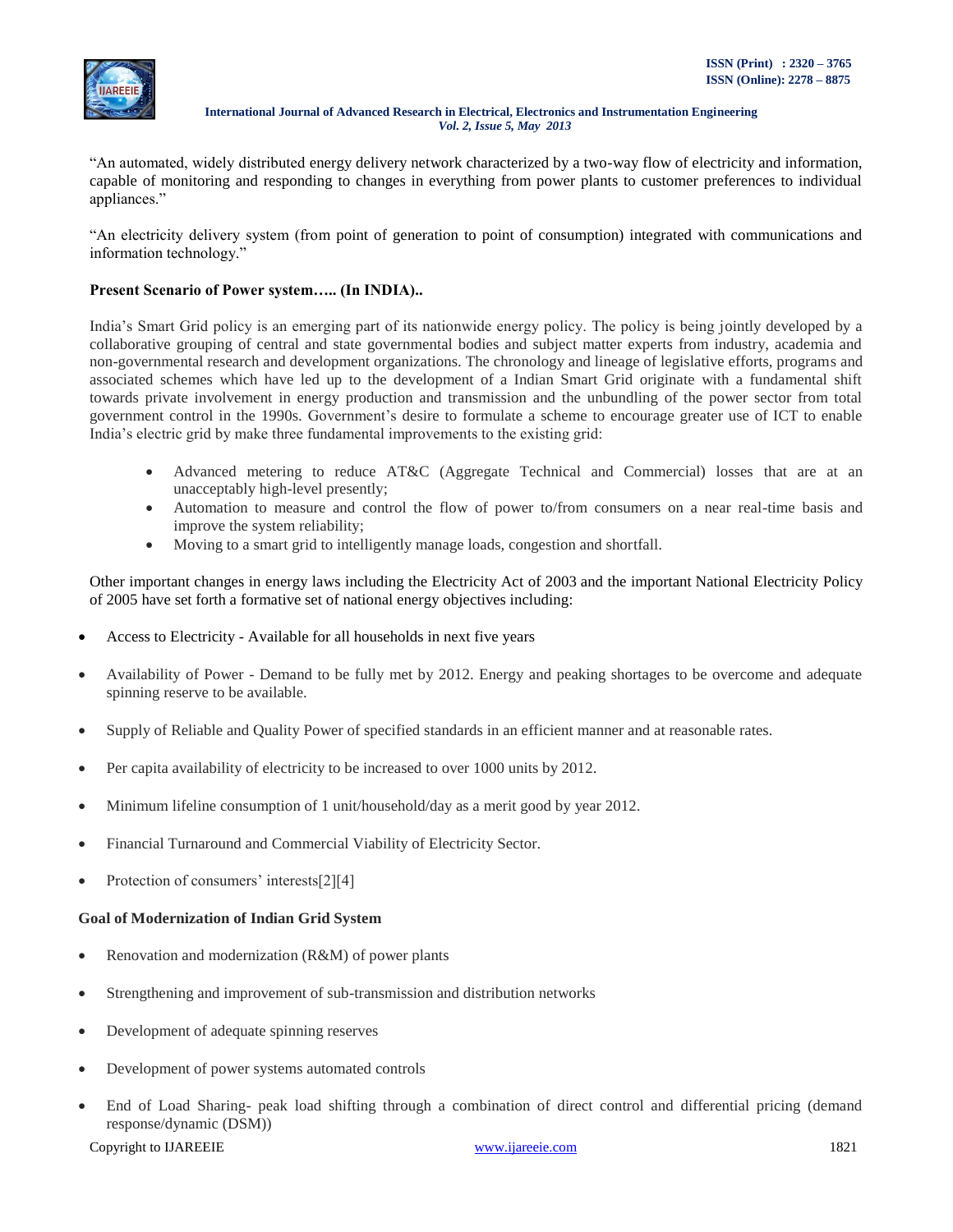

- Reliable Power- Robust systems with Self-healing capabilities through monitoring
- Cheaper Power- Dramatic improvement in AT&C losses, real time monitoring load sources
- Shifting the Peak away from Costly Power- Better utilization of Assets
- More Sustainable Power- Integration of green and renewable resources at a massive scale, enough to increase energy independence

#### **Modern Grid System**



*fig 5. Power line communication*

THE POWER LINE communication (PLC) technology allows us to transmit control and diagnostic information's (temperature monitoring, vibrations measurements) measured by sensors back to the power converter where they will be treated using the power cable as a communication medium. The main advantage is that we avoid the use of a separated signaling cable that needs permanent maintenance and may cost up to few thousand dollars per meter installed in an industrial environment [5]. Fig. 1 presents an example of an experimental setup where the rotor speed is sent back to the power converter through the power cable using the PLC technology. This technology already exists in domestic application and allows data transfer at high throughput via the electrical network [6],[7]. The PLC modem based on the Home Plug technology modulates the information signal with orthogonal frequency-division multiplexing (OFDM) , sends it through the electrical cable and superposes it to the electrical signal. At the reception point, a filtering process followed by a demodulation permits to recuperate the data. It can be used for video communicating, sharing files, and common internet applications such as e-mailing and chatting. In a similar way, we will explore this technology in an industrial environment, where we can use the motor power cable, not only for power delivery, but also for communication purpose. For example, this technology can be used for monitoring an inverter-fed induction machine by transmitting the online winding temperature through the power cable . The feeder cable can also be used as a feedback channel for an encoder signal in the real-time servo system or induction motor control applications. The currently used PLC modems in the domestic application based on Home Plug are conceived for high data rate communication in electrical network by being superposed to the sinusoidal power signal. However, in industrial applications, the power signal generated by the inverter is different in terms of amplitude and frequency. Domestic power line modems may not work correctly in such applications. Hence, a full study needs to be carried out in mean to study the possibility to communicate in such environment and the limitations that may obstruct us. Note that many papers have studied the issue of modeling power line cables where shielded cable has been used as a communication medium. Therefore, we focus in this paper on studying the inverter's effect on the communication reliability. .[7][9]

#### **III.SMART METERING SYSTEM**

Availability Based Tariff (Advanced Metering system for digital grid)

What Is ABT**?**

 It is a performance-based tariff for the supply of electricity by generators owned and controlled by the central government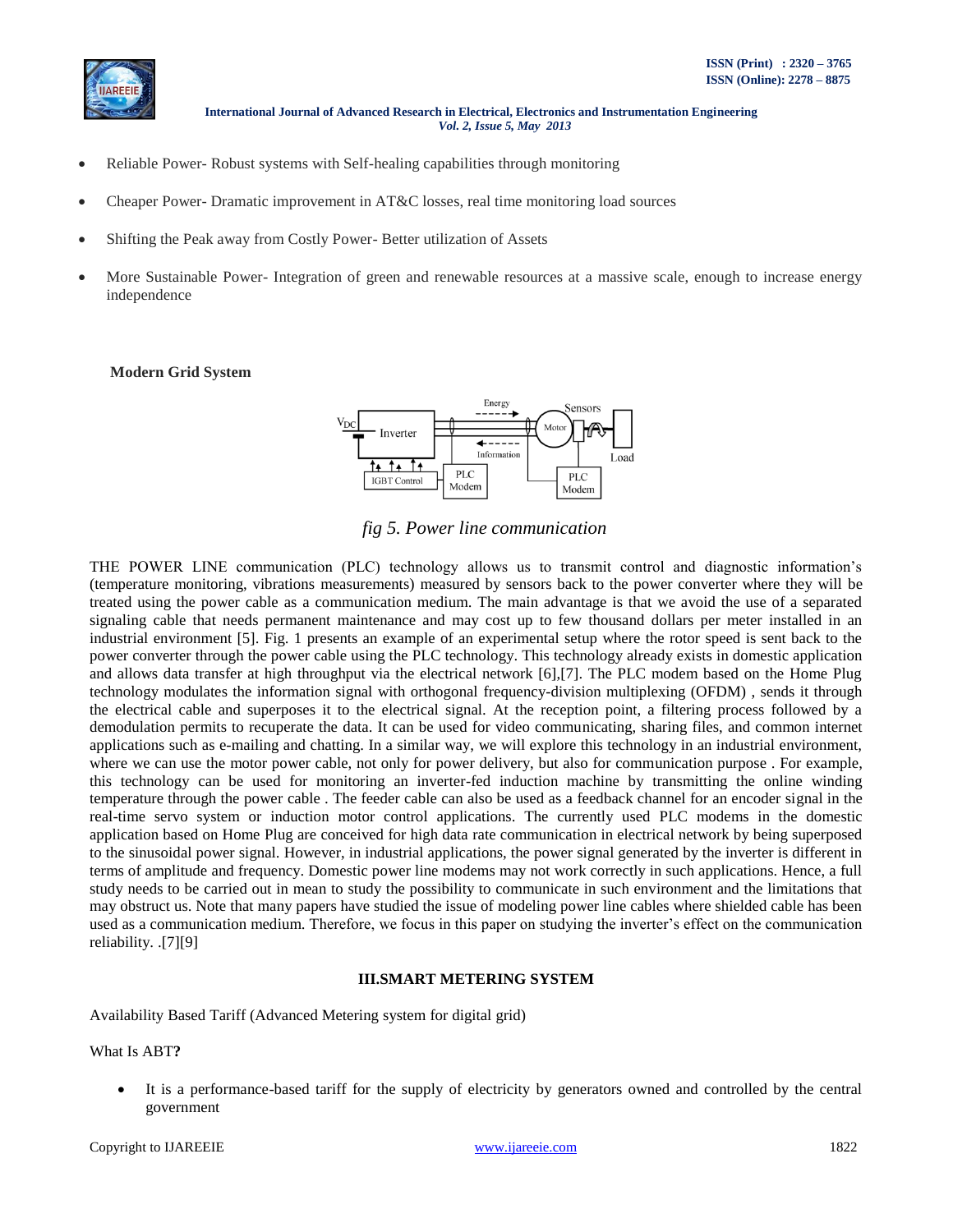

- It is also a new system of scheduling and dispatch, which requires both generators and beneficiaries to commit to day-ahead schedules.
- It is a system of rewards and penalties seeking to enforce day ahead pre-committed schedules, though variations are permitted if notified One and one half hours in advance.
- The order emphasizes prompt payment of dues. Non-payment of prescribed charges will be liable for appropriate action under sections 44 and 45 of the ERC Act.[10]

# Why ABT?

**1.** India plans to have an integrated National Grid. This will assist in meeting demand with the least cost supply. Five Regional grids already exist. Some linkages between Regions are also in place.

- 1. The five Regional grids work at vastly varying operational parameters today. Frequency level is one such operational parameter. The target frequency prescribed by the Indian Electricity Rules is 50 Hz
- 2. Integrated grid operations require the normalization of frequency across all five Regions. The alternative is to insulate each Regional Grid by Back to Back HVDC links. This is an expensive option. Normalization of frequency requires proactive load management by beneficiaries and dispatch discipline by generators.
- 3. There is currently no formal system of financial incentives to promote grid discipline.
- 4. The ABT provides this mechanism.

**2.** Chronic surpluses in the East and shortages in the South have resulted in sustained functioning of these grids at frequencies which are far beyond even the normal band, liberally defined by the IEGC as frequency variation within 49.5 to 50.3 Hz.

- 1. Continued functioning at non-standard frequency results in long-term damages to both generation and end use equipment this is a "hidden cost" which is borne by the customer in the long term.
- 2. The ABT will induce corrections in the prevailing frequency to bring it within the permissible band.

**3.** Frequent fluctuations in frequency caused by short-term variations in the demand supply gap due to the tripping of load or outage of a generator or a transmission line impose substantial costs on generators and consumers.

1. The ABT will address this problem by inducing grid discipline.

# **IV.ABT BILLING METHODOLOGY**

ABT is, basically, a three part tariff system consisting of the following components:-

- Fixed charges on monthly basis subject to adjustment on yearly basis
- Variable charges on monthly basis.
- Unscheduled inter-change (UI) charges. on weekly basis.

Need of ABT Metering

- Energy audit and accounting
- Loss assessment
- Verifying performance of energy-conservation measures
- System management, analysis and planning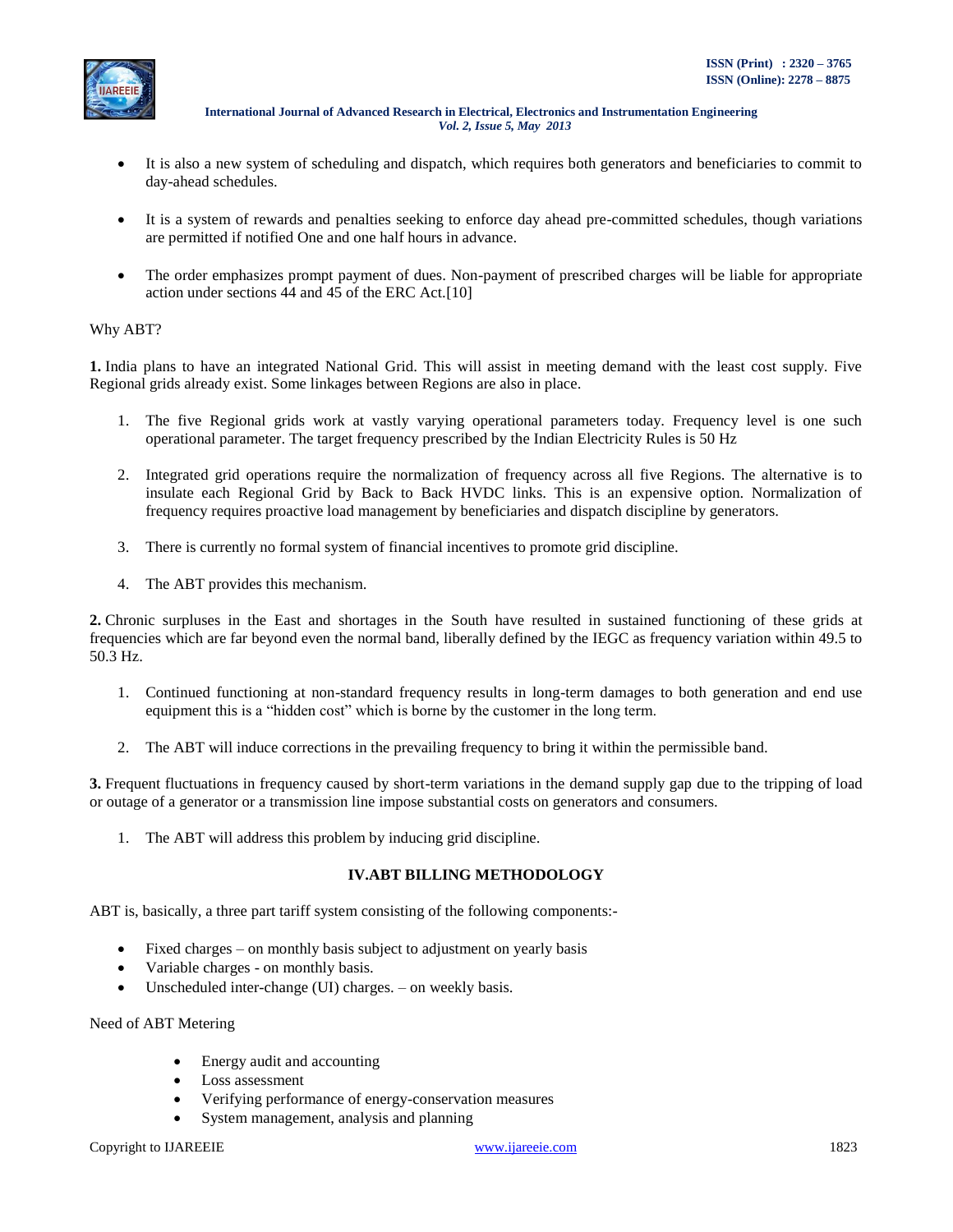

- Bill verification
- Power-quality analysis



*fig 6. Single line diagram for substation 220KVA* 

Bay wise details of Equipment in 220- KV Sub Station

- Lightening Arrestor.
- Current transformer.
- Potential transformer.
- Line Isolator.
- Circuit Breaker's
- Bus Isolator.
- Auxiliary Bus Isolator.
- Transformer.



*fig 6 ABT installation system in Nanded*

# ABT used in 132 KV SUBSTATION is

E- Watch of "secure meters" it is having

- Tabular view.
- Mimic view.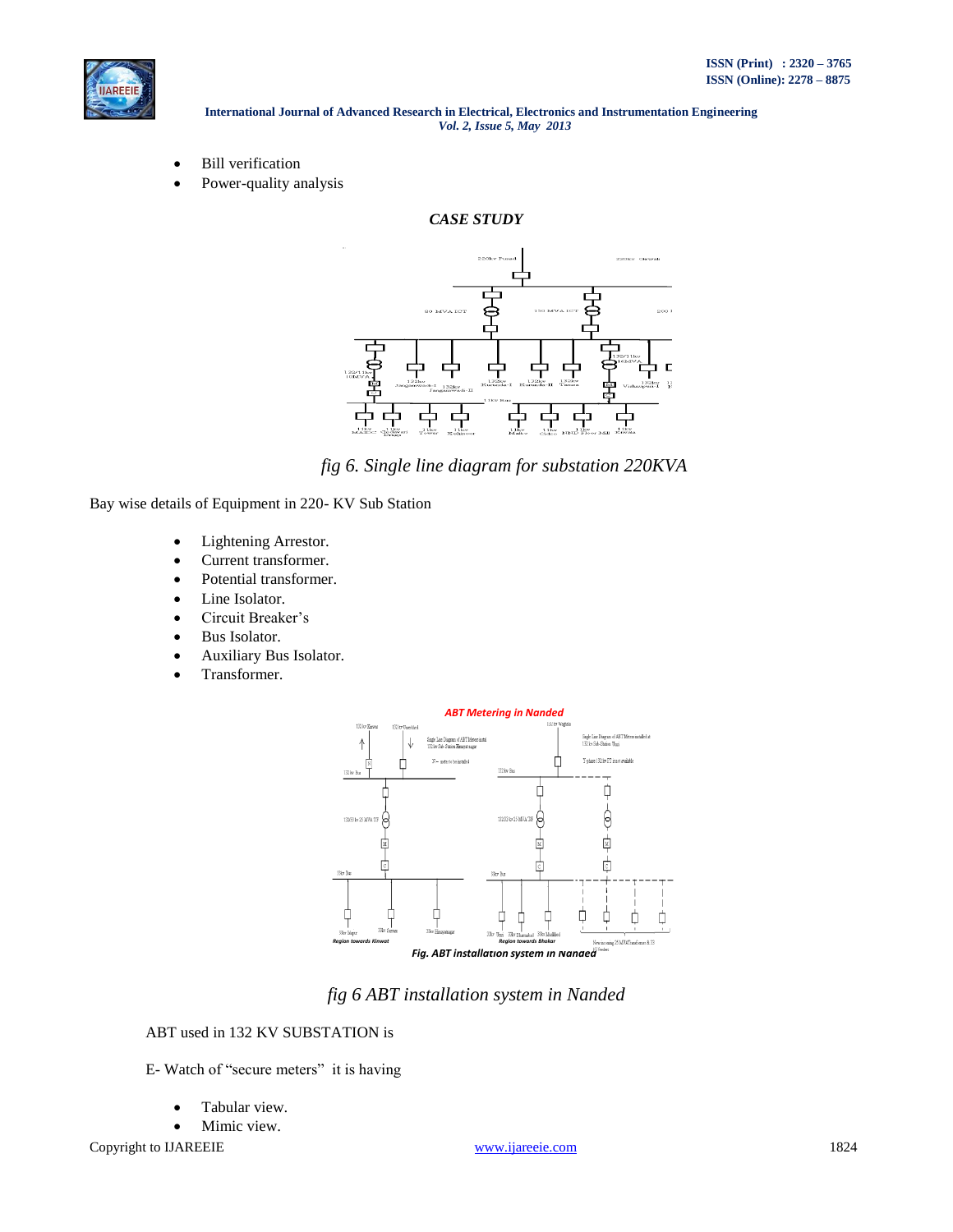

• Gauge view.

BY using above three views we can able to see trend of present power.

Parameter Monitor on ABT

- R- PH VOLTAGE
- R- PH CURRRUNT
- ACTIVE POWER
- REACTIVE POWER
- MWH IMPORT
- MWH EXPORT
- POWER FACTOR

| <b>ICON FOR ABT SYSTEM</b>                       |                                                                                    |  |  |        |  |  |  |  |                      |
|--------------------------------------------------|------------------------------------------------------------------------------------|--|--|--------|--|--|--|--|----------------------|
|                                                  | NEYVELI LIGNITE CORPORATION<br>Thermal Power Station II                            |  |  |        |  |  |  |  | 15/11/02<br>12.26.20 |
| Overview<br>$230 \text{ kV}$<br>$400 \text{ kV}$ | <b>Availability Based Tariff</b><br><b>ENERGY MANAGEMENT SYSTEM</b><br>Version 1.0 |  |  |        |  |  |  |  |                      |
| Meter<br>Generation                              |                                                                                    |  |  |        |  |  |  |  |                      |
| <b>ABT</b>                                       |                                                                                    |  |  |        |  |  |  |  |                      |
| <b>Trends</b>                                    |                                                                                    |  |  |        |  |  |  |  |                      |
| <b>Reports</b>                                   |                                                                                    |  |  |        |  |  |  |  |                      |
| Unitwixe                                         |                                                                                    |  |  |        |  |  |  |  |                      |
| <b>Meter Setup</b>                               |                                                                                    |  |  |        |  |  |  |  |                      |
| <b>Tixts</b>                                     |                                                                                    |  |  |        |  |  |  |  |                      |
|                                                  |                                                                                    |  |  | Unit 4 |  |  |  |  | <b>ABBKV</b>         |

*fig 7.* ICON FOR ABT SYSTEM

Financial performance monitoring with respect to ABT

Reduction in IT infrastructure for future enhancements

Rich sets of reports and charts

Opportunities for corrective action on generation in next blocks to achieve PLF and positive UI



Copyright to IJAREEIE [www.ijareeie.com](http://www.ijareeie.com/) 1825 *fig 8.* Performance of ABT